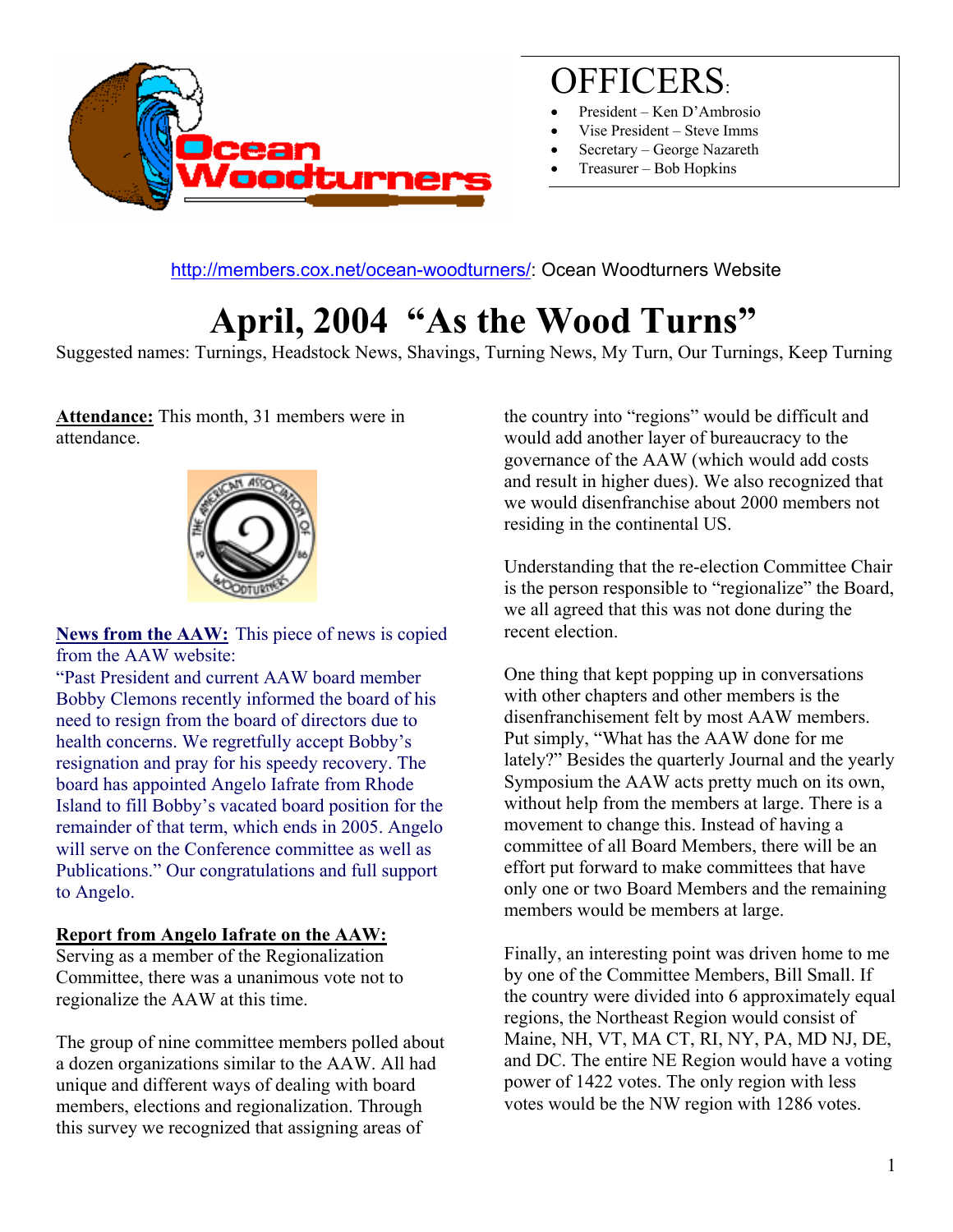Neither area has an elected Board Member. So, if you want more voice, you will need more members.

So the call goes out. If you want to see change in the way the AAW is run, let's put some ideas forward and I will be happy to present them at the forward and I will be happy to present them at the **G** e **n** e r a l I **n** f o r **m** a t i o **n** next Board Meeting March 26<sup>th</sup> through the 28<sup>th</sup>. **Angelo Iafrate** also brought out the fact that the next AAW Symposium in the NE will be in 2010. We may want to hold a Regional Symposium on our own before then. Central Connecticut Woodturners may have already started planning such a regional Symposium

**President Ken D'Ambrosio** strongly encouraged Ocean Woodturners to join the AAW. The dues are \$35 per year and you receive a great quarterly magazine. Members can join the AAW on-line at [http://www.woodturner.org](http://www.woodturner.org/) using a credit card over a secure line.

#### **Twinning:**

**Jeff Mee** distributed extra copies of our March Newsletter and also copies or YOUR Turn, the newsletter of our Twinning Partner in the UK. Dave Gibbard has been doing some thinking about doing a piece about different uses of words in UK and USA and the misunderstandings that can arise. For example, if an American were to say "I'm mad about my flat" he would be annoyed about his punctured tyre, but a Brit would be enthusing about his apartment. If you have some examples Dave is looking to publish them in their newsletter, just pass them along to Jeff Mee at  $\text{imee}(a)$  hotmail.com and he will ensure that Dave gets them. Maybe we could have a regular section on just such things?

#### **Freedom Pens Project:**

**Jeff Mee and Angelo Iafrate** suggested that our club become involved in making pens for our service men and women overseas. Many of the members expressed a willingness to learn pen turning and getting involved in this worthwhile project. All materials have been donated and Angelo has pen stock and other materials being

**Ken D'Ambrosio moved** that we set a Sat. or Sunday to produce pens in production. The date has since been set for Sunday, June 13; the specifics will be discussed at the next meeting and posted in the May newsletter.

Some members expressed the idea of producing pens for RI servicemen overseas. If we go that route, **Larry Dunklee** offered to contact RI's **Adjutant General of the RI National Guard.** 

 The **Freedom Pens Project** is an all volunteer effort spearheaded by the members of SawMill Creek Woodworkers Forums to provide custom hand crafted pens to American servicemen and women overseas. We welcome anyone who is interested in our project and willing to donate their time, talent or services to assist us in our goal of providing beautiful writing instruments for our military stationed in foreign countries who are in harms way. Every Freedom Pen that is delivered will serve as a constant reminder to our troops that they are not alone and will have our continued support until every one of them returns home.

#### **Who Makes The Pens?**

 Freedom Pens are being made by individual woodworkers everywhere, from small towns to our largest cities, amateur woodworkers are donating their time, talent and personal funds to create custom pens as a symbol of their support for our military men and women.

Our program is sponsored by the Woodworking Community of **[SawMill Creek.org](http://www.sawmillcreek.org/)**,

**Junior Ocean Woodturners: Wayne Collins** is developing a website for his Junior group. He will let the Secretary know when it is up and running so a link can be added to our website that points to theirs.

shipped to him. **Treasurer's Report: Bob Hopkins** reported that we made \$40 profit on our last demonstration. The current balance is \$2504.25.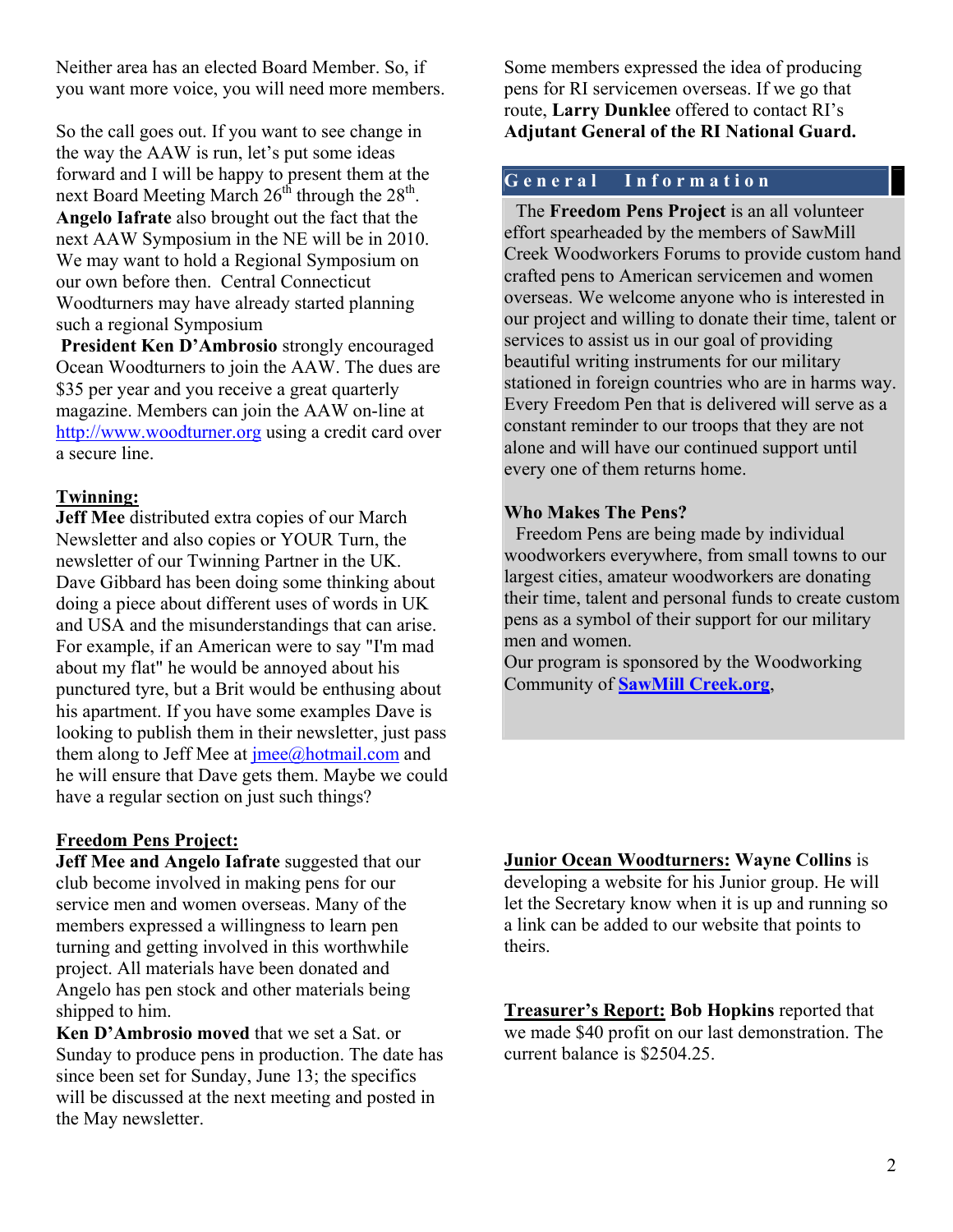**This Month's Demonstration: cabriolet leg Turning. Mike Murray** brought 3 completed cabriolet legs and one uncompleted leg for **Larry Dunklee** to turn to match the other 3. This is the first meeting where we were treated to seeing the turning process on our new monitor using our video camera.



Mike demonstrated how the leg is cut and then placed off-center in the lathe for turning.



Larry started out somewhat hesitant in his turning, but with encouragement by Mike Murray, Larry successfully completed the leg to the applause of everyone in attendance.